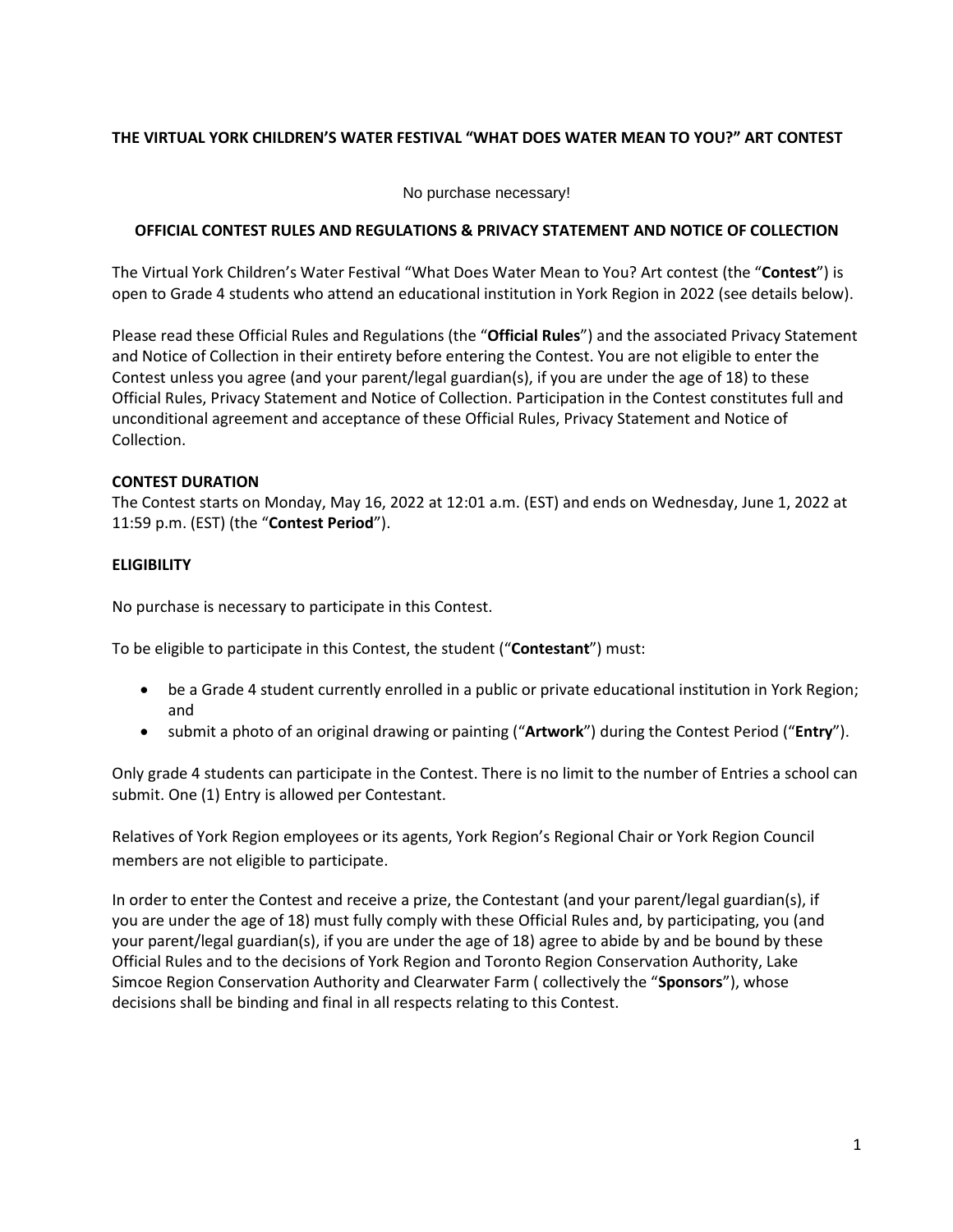## **HOW TO ENTER**

The Contest can be entered during the Contest Period by a Contestant in accordance with the following Entry Requirements:

- 1. The eligible Contestant must submit a photo of their Artwork, which can be a drawing or painting, and can be digital, drawn by hand or paperless using a digital colouring program
- 2. The Artwork must be original and created by the Contestant. The Contestant must be the sole owner of the Artwork and have all rights to the Artwork provided and it cannot include copyrighted materials (such as superhero characters)
- 3. The Artwork can be submitted using the Contest template or on a separate piece of paper. If submitted without the template, Artwork dimensions must be in landscape orientation and on 8.5" x 11" (letter-sized) paper.
- 4. The Artwork must be relevant to the Contest theme and appropriate for posting by York Region and the Sponsors on their websites, street signs and social media platforms such as Instagram, Facebook, or Twitter
- 5. The parent or legal guardian of the Contestant must complete the online Contest form at york.ca/ycwf and upload a high quality/resolution photo of the Artwork (16 MB maximum size)
- 6. Entries must include the following information:
	- a. Contestant's first name and grade level
	- b. Name of Contestant's educational institution
	- c. Contestant's Parent or legal Guardian name, email address and telephone number

Only the Contestants first name, grade, and their Artwork will be shared publicly.

Artwork will be screened for appropriateness. Artwork that is inappropriate in nature or does not relate to the Contest will be void. Appropriateness of the Artwork is determined at the sole and exclusive discretion of York Region and the Sponsors.

By participating in the Contest, the Contestant (and your parent/legal guardian(s), if you are under the age of 18) agrees to comply with these Rules and all such submittals that comply with these Official Rules constitute Contest Entries.

This Contest is in no way sponsored, endorsed or administered by, or associated with Curbex, Instagram, Facebook, Twitter, or Survey Monkey. The Contestant (and your parent/legal guardian(s), if you are under the age of 18) understand and agree that you are providing your information to York Region and to the Sponsors and not to Curbex, Instagram, Facebook, Twitter, or Survey Monkey. All Contestants are providing information directly to York Region and agree to release Curbex, Facebook, Instagram, Twitter and Survey Monkey from any and all liability arising in connection with the Contest.

York Region and the Sponsors are not responsible for technical problems with digital Artwork or uploading Artwork. If Artwork submitted cannot be viewed or any submitted Artwork does not satisfy the Contest requirements, such Entry will be disqualified.

### **ENTRIES**

All Entries become the property of York Region and shall not be returned. Artwork cannot be previously published in any manner, nor entered into any other Contest. The Artwork must not infringe on copyright or other intellectual property rights of any person. By entering this Contest, Contestants (and their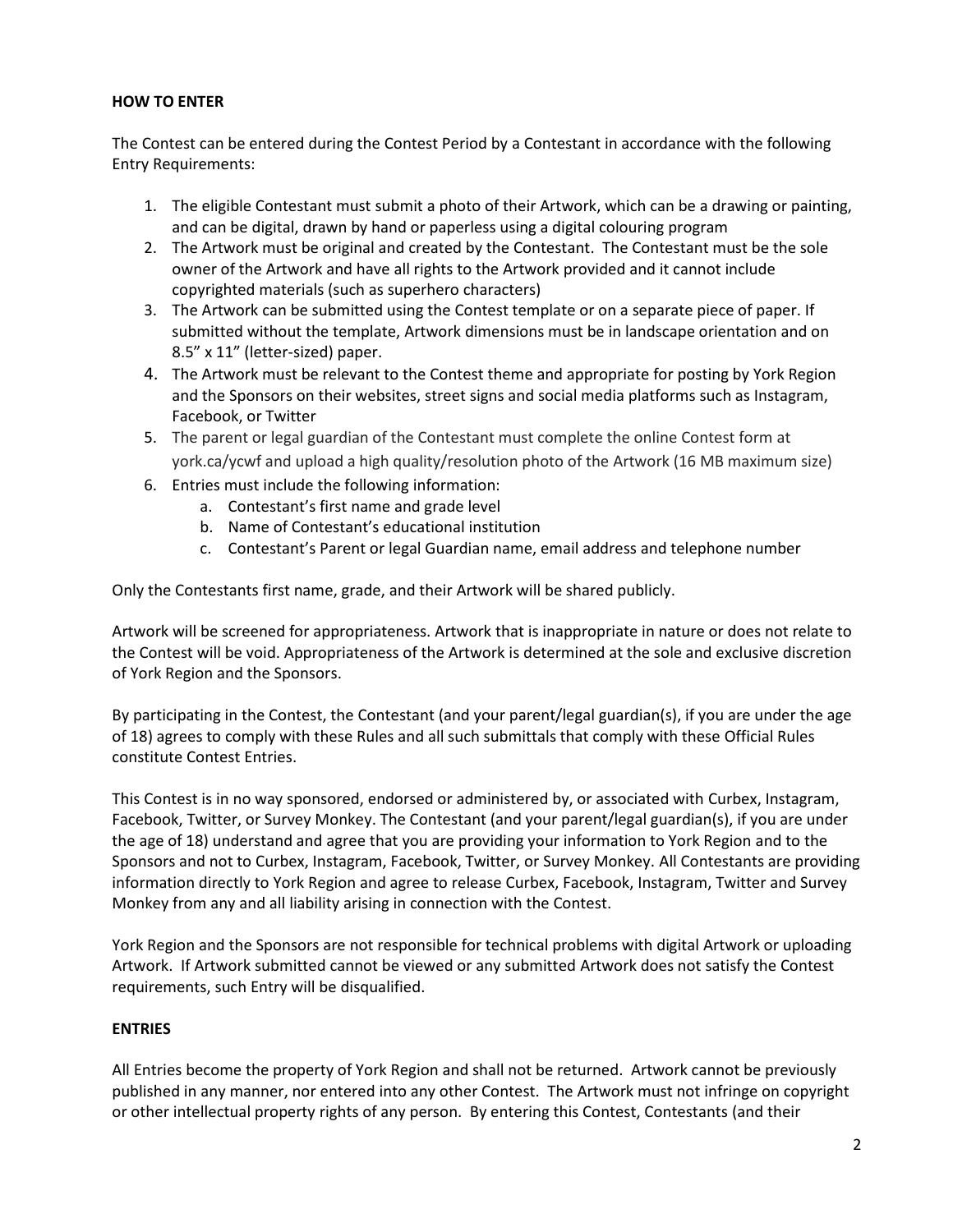parents/legal guardians, if you are under the age of 18) indicate their consent to their personal information being collected, stored, used and processed for purposes concerning this Contest by York Region and the Sponsors. The declared prize winners' Artwork and their first name, school name, grade level, parent or legal guardian's name, email address and telephone number will be shared with York Region and the Sponsors, as required to award the prizes in this Contest. The declared prize winners' Artwork together with their first names, and grade may be published by York Region and the Sponsors, and be shared in social media platforms and www.york.ca.

## **PRIZE DESCRIPTION**

The odds of being selected a prize winner will depend on the number of eligible Contest Entries received.

The Contestants' prize winner package consists of:

- A day-long family visit to ClearWater Farm on Lake Simcoe, and the opportunity to paint their designs onto one of the farm's water holding tanks with a professional artist
- An autographed copy of the book "Do Fish Fart?"
- A package of vegetables from the farm, and local products from farm partners
- A package of water-themed items from York Region and Sponsors

The selected Artwork may be displayed on mobile signs at select locations around York Region throughout the summer of 2022, will be painted at ClearWater Farm on Lake Simcoe and may be shared in various social media platforms and [www.york.ca.](http://www.york.ca/)

No substitution, transfer or exchange of the prize or election of cash in lieu of the prize will be permitted. Each Contestant is eligible to win one (1) prize in the Contest.

### **CONTEST PRIZE WINNERS' SELECTION AND NOTIFICATION**

The Contest prize winners will be announced by no later than Thursday, June 30, 2022 (EST).

York Region and the Sponsors will judge the Contest and select three (3) Contest Entries **("Selected Contestant(s)"**) from all eligible Contest Entries received. All Selected Contestants must meet the eligibility rules to receive the prize.

The judges will score the Entries based on the following criteria out of a total of 30 points:

- a. Relevance and clarity of the theme: 15 points
- b. Creativity and originality: 15 points

York Region will notify the parents or legal guardians of the Selected Contestants with winning Artwork via email or telephone to the email address or telephone number included in the applicable Entry. School of attendance will also be notified.

### **CLAIMING ANY PRIZE**

In order to be declared a prize winner, a Selected Contestant (and their parent/legal guardian(s), if they are under the age of 18) must:

• satisfy the Contest eligibility requirements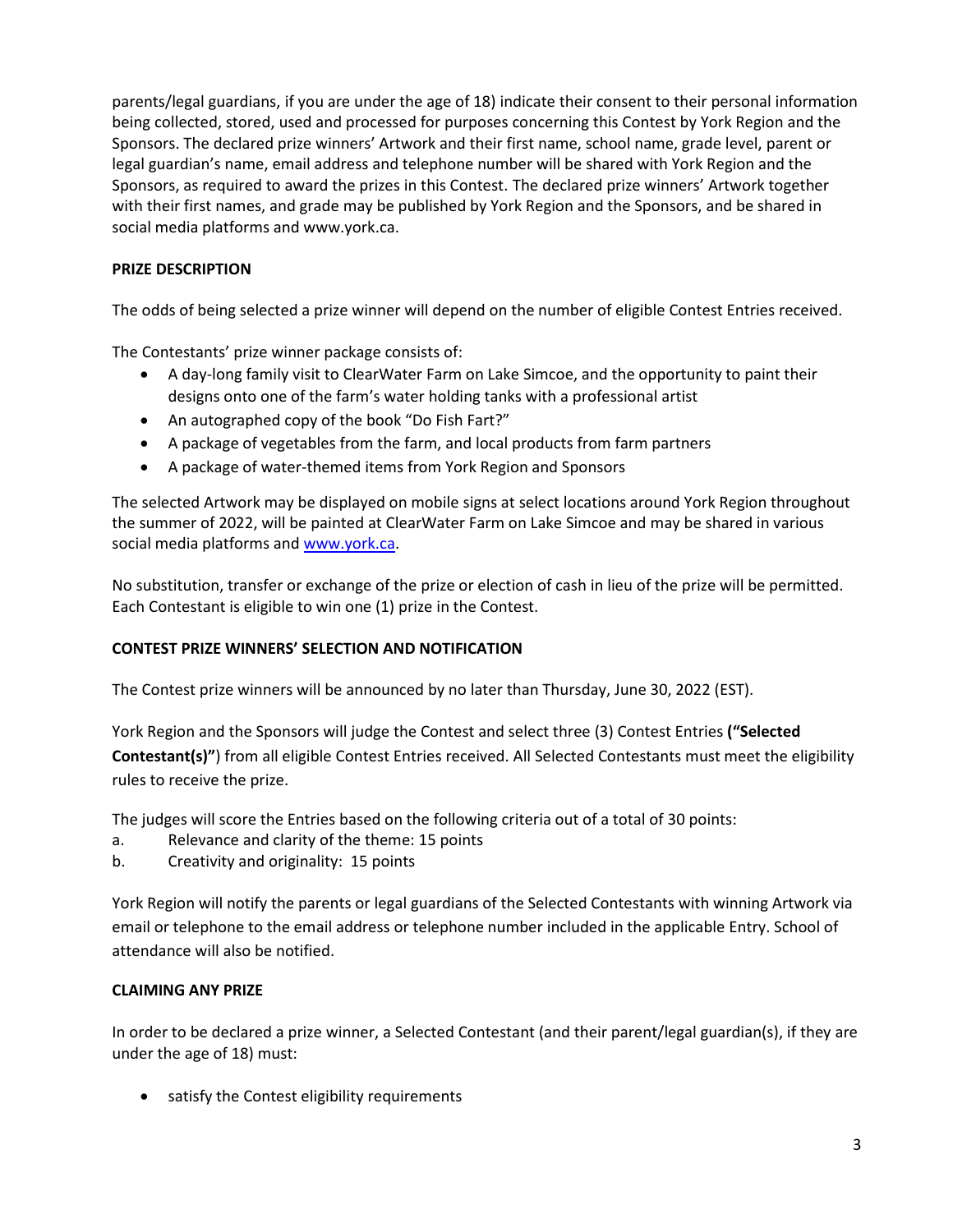- respond to York Region's email or telephone call within seven (7) days following being contacted by York Region. York Region will use reasonable efforts to contact a Selected Contestant within this seven (7) day period but shall have no liability or obligation to any Selected Contestant in the event York Region does not reach the parent or legal guardian of the Selected Contestant within this seven (7) day period;
- the parent or legal guardian of the Selected Contestant must submit to York Region within seven (7) days following its receipt, a signed Declaration and Release Form confirming compliance with the Official Rules, acceptance of the prize as awarded, and releasing York Region, including but not limited to, its employees, agents, successors, and assigns, York Region's Regional Chair, and York Region Council members and the Sponsors, their agents and assigns, from any and all liability, claims, and actions of any kind arising from or in connection with the Contest or otherwise associated with the awarding, receipt, possession, and/or use, consumption or misuse of any prize, including travel or transportation related thereto.

The Selected Contestants' failure to respect any of the conditions included in the Official Rules, Privacy Statement and Notice of Collection, will result in their immediate disqualification by York Region, in its sole discretion, of the Selected Contestant and an alternate potential winner will be selected until a Contestant has been chosen who meets all of the applicable Contest conditions. York Region and the Sponsors reserve the right, in their sole and absolute discretion to select another eligible Contest Entry, in which case all these provisions shall apply to such other eligible Contest Entry.

Once a Selected Contestant is declared a prize winner, the prize winners' parent or legal guardian is responsible for making arrangements with York Region and the Sponsors to receive the Contest prize. York Region is not responsible for delays in prize delivery beyond its control.

The declared prize winners' Artwork and first names and grade may be published by York Region and be shared in social media platforms, [www.york.ca](http://www.york.ca/) and the Sponsors' websites.

Each declared prize winner's parent or legal guardian agrees to release and hold harmless York Region and its employees, agents, successors and assigns, York Region's Regional Chair and York Region Council members, and the Sponsors, their agents and assigns, from any and all liability, including liability for negligence, claims, actions, demands, costs, expenses, losses, or injury of any kind or nature whatsoever, whether for personal injury, death, illness, property damage or property loss and whether arising by law, equity or in any other manner relating in any way to the Contest or otherwise associated with the awarding, receipt, possession, and/or use, consumption or misuse of the prize.

# **GENERAL RULES**

By participating in this Contest, Contestants (and their parent or legal guardians where the Contestant is under the age of 18) acknowledge:

- they have read, understood, and agree with the Officials Rules and the Privacy Statement and agree to comply with the Official Rules;
- they agree to comply with these Official Rules and with the decisions of York Region, judges and/or Sponsors, which are final and binding on the Contestants, and are within the sole discretion of York Region and the Contest Sponsors, with respect to all matters related to the Contest;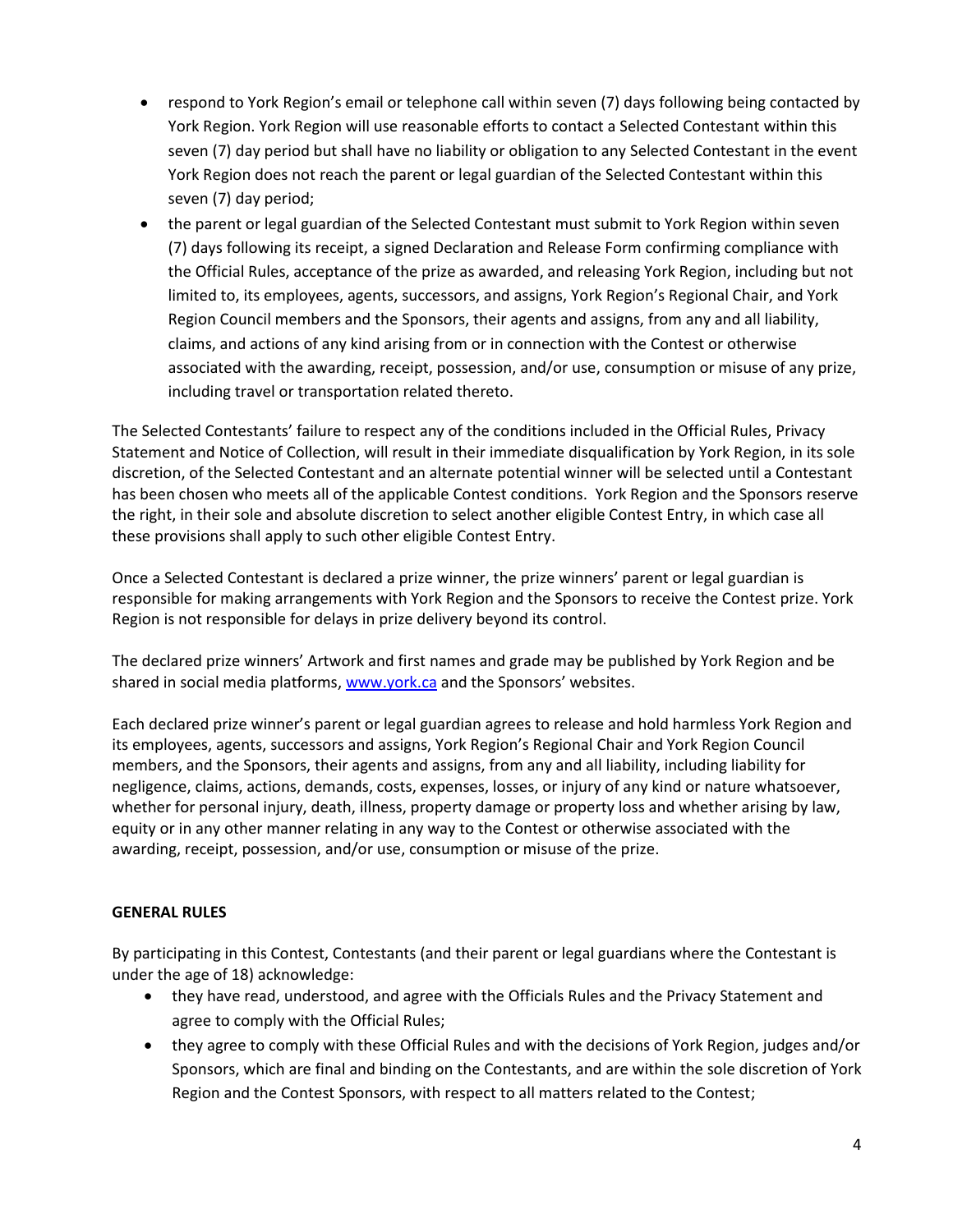- they agree to release, hold harmless and indemnify York Region and its employees, agents, successors and assigns, York Region's Regional Chair, and York Region Council members, and the Sponsors, their agents and assigns, from any and all liability, claims, and actions of any kind arising from or in connection with the Contest or otherwise associated with the awarding, receipt, possession, and/or use, consumption or misuse of any prize, including any travel or transportation related thereto;
- they consent to the Contestant's personal information being collected, stored, used and processed for purposes concerning this Contest by York Region and the Sponsors. The Contestant's information including their name, parent or legal guardian's telephone number and/or email address, and school name will be used by York Region and the Sponsors as required;
- they acknowledge York Region reserves the right in its sole discretion to modify, amend, suspend or terminate this Contest or any portion of it, for any reason whatsoever, without prior notice, and without obligation or liability to any person entering the Contest for any costs such Contestant may have incurred in respect of the Contest;
- they agree to the use of your submitted Entry information including first name, grade level, and Artwork in print, and electronic communications materials, advertising and promotional materials and events, and on York Region and the Contest Sponsors' websites and social media accounts for any purpose, and at any time in the future without any fee or other form of compensation.
- they grant York Region a worldwide, exclusive, unrestricted, royalty-free, perpetual, irrevocable, assignable right and license to use, reproduce, modify, publish, create derivative works from, translate, license, sublicense, and display the submitted Entry/Entries, Artwork (in whole or in part) and/or to incorporate it in other works in any form, media or technology now known or later developed, without the Contestant's prior approval and all Contestants further waive, wholly and unconditionally, any copyright and moral rights that they may have in the submitted Entry information. In addition, by submitting an Entry in this Contest, each Contestant (and their parents or legal guardians where the Contestant is under the age of 18) represent and warrant that they own and control all intellectual property rights in and to the submitted Entry and that each Contestant has the right to grant the foregoing rights to York Region.
- they represent and warrant that their Entry will not give rise to any claim of infringement, invasion of privacy or publicity, defamation or infringe on any rights and/or interests of any third party.

York Region and the Sponsors reserve the right, in their sole discretion, to disqualify any Contestant who they believe through their participation in the Contest has engaged in conduct that negatively affects the administration, fairness or integrity of the Contest, or who fails to meet or abide by these Official Rules.

This Contest and the terms and conditions contained in these Official Rules, shall be exclusively governed by and construed in accordance with municipal bylaws, the laws of the Province of Ontario, Canada and the federal laws of Canada applicable therein and is void where prohibited. Any dispute arising hereunder shall be adjudicated solely in the applicable court in Toronto, Ontario, Canada.

York Region and its employees, agents, successors and assigns, York Region's Regional Chair and York Region Council members and the Sponsors, their agents and assigns, shall not be held responsible for any costs, losses, damages or expenses arising by reason of accident, negligence, administrative or other errors that may arise or occur in connection with the Contest.

York Region and the Sponsors accept no responsibility for any reason whatsoever, including computer system, hardware, software or program malfunctions of either the Contestants or York Region, or their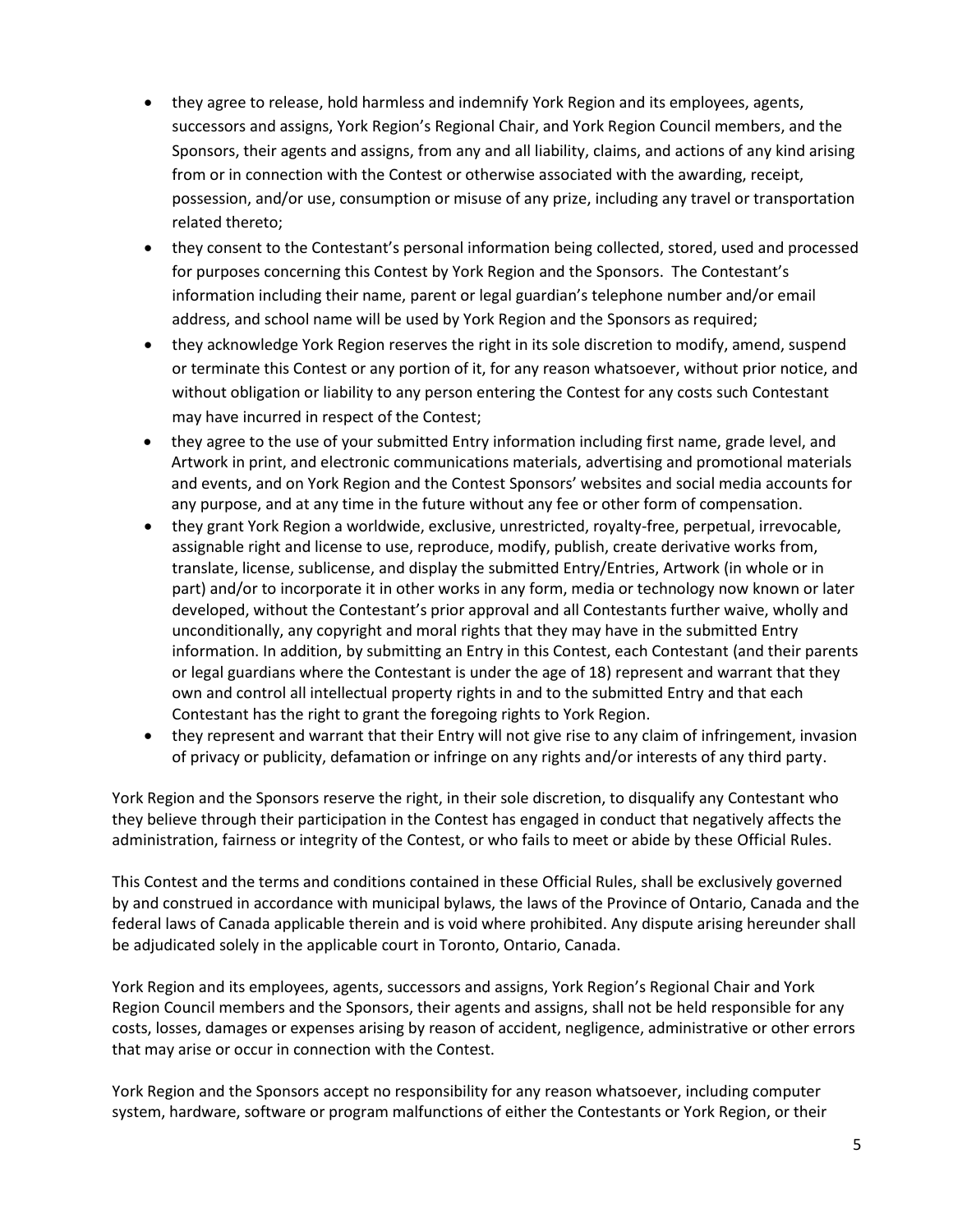respective service providers, if the Contestants are unable to submit their Entries before the closing date and time. The Contestants agree that York Region and the Sponsors shall have no liability for delays caused by internet/network traffic, degraded operation or failure of any computer system element, including but not limited to: any computer system, power supply, telephone or data connection or system or software or browser of any type whatsoever that affects the Contest or your participation in it.

York Region, its Regional Chair, York Region Council members, and York Region employees, agents, successors and assigns and the Sponsors, do not assume any responsibility for any reason whatsoever, including any disruption to postal service or to telephone network or lines, computer online systems, servers or providers, computer equipment, software or failure of any entry to be received because of technical problems on the internet or at any website, or any combination thereof, as well as lost, misdirected, or late entries which for any reason are not received or which are illegible, incomplete or irregular in any way. York Region, the Regional Chair, York Region Council members, employees, agents, successors and assigns and the Sponsors, their agents and assigns, shall not be held responsible for any costs, losses, damages or expenses arising by reason of accident, negligence, printing, administrative or other errors that may arise or occur in connection with the Contest.

Should multiple users of the same email account enter the Contest and a dispute thereafter arises regarding the identity of the Contestant, the authorized subscriber of said email account at the time of Entry will be considered the Contestant. "Authorized account subscriber" is defined as the natural person who is assigned an email address by an internet access provider, online service provider or other organization which is responsible for assigning email addresses or the domain associated with the submitted email address. Contest Entries generated by script, macro or other automated means are prohibited, and any use of such automated entries shall result in disqualification. York Region reserves the right at its sole discretion, to disqualify any individual (and all of their Contest Entries) who tampers with the entry process.

York Region is entitled to interpret these Rules as required and its decision is final.

### **PRIVACY STATEMENT AND NOTICE OF COLLECTION**

# **THE VIRTUAL YORK CHILDREN'S WATER FESTIVAL "WHAT DOES WATER MEAN TO YOU?" ART CONTEST (the "Contest")**

The Regional Municipality of York ("**York Region**") protects the personal information provided to us in accordance with applicable privacy laws. "Personal information" is information that can be uniquely identified with you. The personal information that will be collected in this Contest consists of the student's first name, grade level, school name, and parent or legal guardian's email address and phone number. Contestants may opt out of the Contest at any time by contacting Katrina Dudar, York Region Environmental Promotion and Protection, Community and Public Engagement Coordinator at 1-877-464- 9675 or by email to ycwf@york.ca.

York Region is collecting personal information for the purposes of processing your Entry, administering the Contest and informing York Region initiatives and programs. Information collected for the purposes of the Contest will be handled in accordance with the authority of the *Municipal Freedom of Information and Protection of Privacy Act*, R.S.O. 1990, c.M.56.

Your (and your parent/legal guardian(s), if you are under the age of 18) knowledge and consent are required for the collection, use or disclosure of personal information about you. By entering the Contest, you (and your parent/legal guardian(s), if you are under the age of 18) are agreeing to the collection, use,